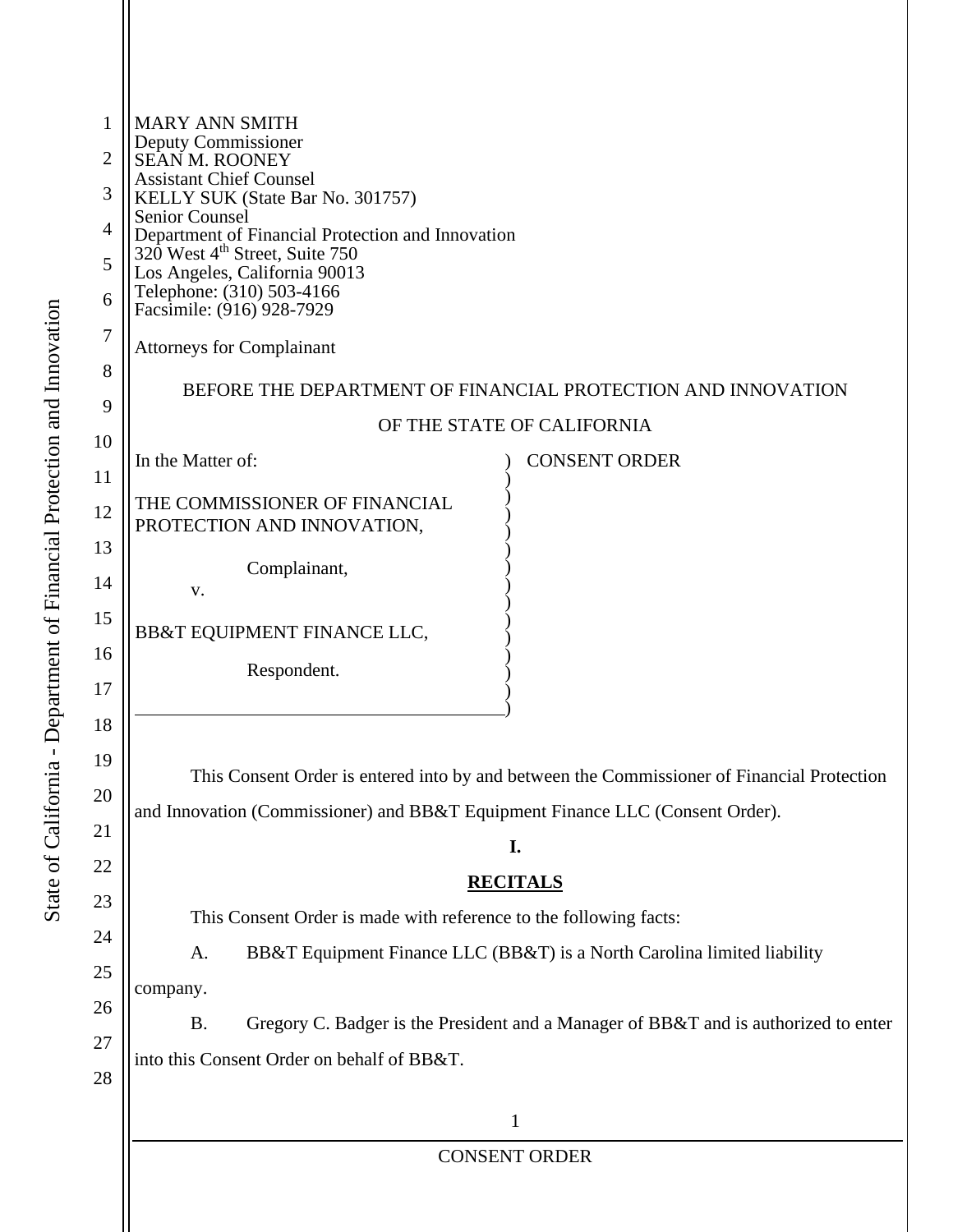3 C. The Department, through the Commissioner, has jurisdiction over the licensing and regulation of persons and entities engaged in the business of lending and brokering in California, pursuant to the California Financing Law (Fin. Code § 22000, et seq.) (CFL).

D. In September 2020, after receiving a self-reporting letter sent by BB&T admitting to unlicensed CFL activity, the Department commenced an investigation of BB&T's compliance with the CFL and BB&T's purported unlicensed CFL lending.

E. As a result of that investigation, the Commissioner is of the opinion that from 2000 to 2019, BB&T engaged in the business of a finance lender in California by making at least 536 commercial loans without first obtaining a finance lender license from the Commissioner, in violation of Financial Code section 22100, subdivision (a).

12 F. By entering this Consent Order, BB&T and the Commissioner intend to resolve this matter without the necessity of a hearing or other litigation.

 NOW, THEREFORE, in consideration of the foregoing, and the terms and conditions contained herein, the Commissioner and BB&T (the Parties) agree as follows:

## **II.**

## **TERMS AND CONDITIONS**

1. Purpose. This Consent Order resolves the Commissioner's findings herein in a manner that avoids the expense of a hearing and other possible court proceedings, protects consumers and small businesses, is in the public interest, and is consistent with the purposes, policies, and provisions of the CFL.

2. Desist and Refrain Order. Pursuant to Financial Code section 22712, BB&T is hereby ordered to desist and refrain from lending in California until or unless properly licensed under the CFL.

24 25 26 27 28 3. Penalty. BB&T shall pay an administrative penalty of \$75,000.00 to the Commissioner (Administrative Penalty) within 30 days of the Effective Date, as defined in Paragraph 23 below (Effective Date), and should be made payable in the form of a cashier's check or Automated Clearing House deposit to the "Department of Financial Protection and Innovation" and transmitted to the attention of: Accounting – Enforcement Division, Department of Financial

1

2

4

5

6

7

8

9

10

11

13

14

15

16

17

18

19

20

21

22

23

## CONSENT ORDER

 $\mathfrak{D}$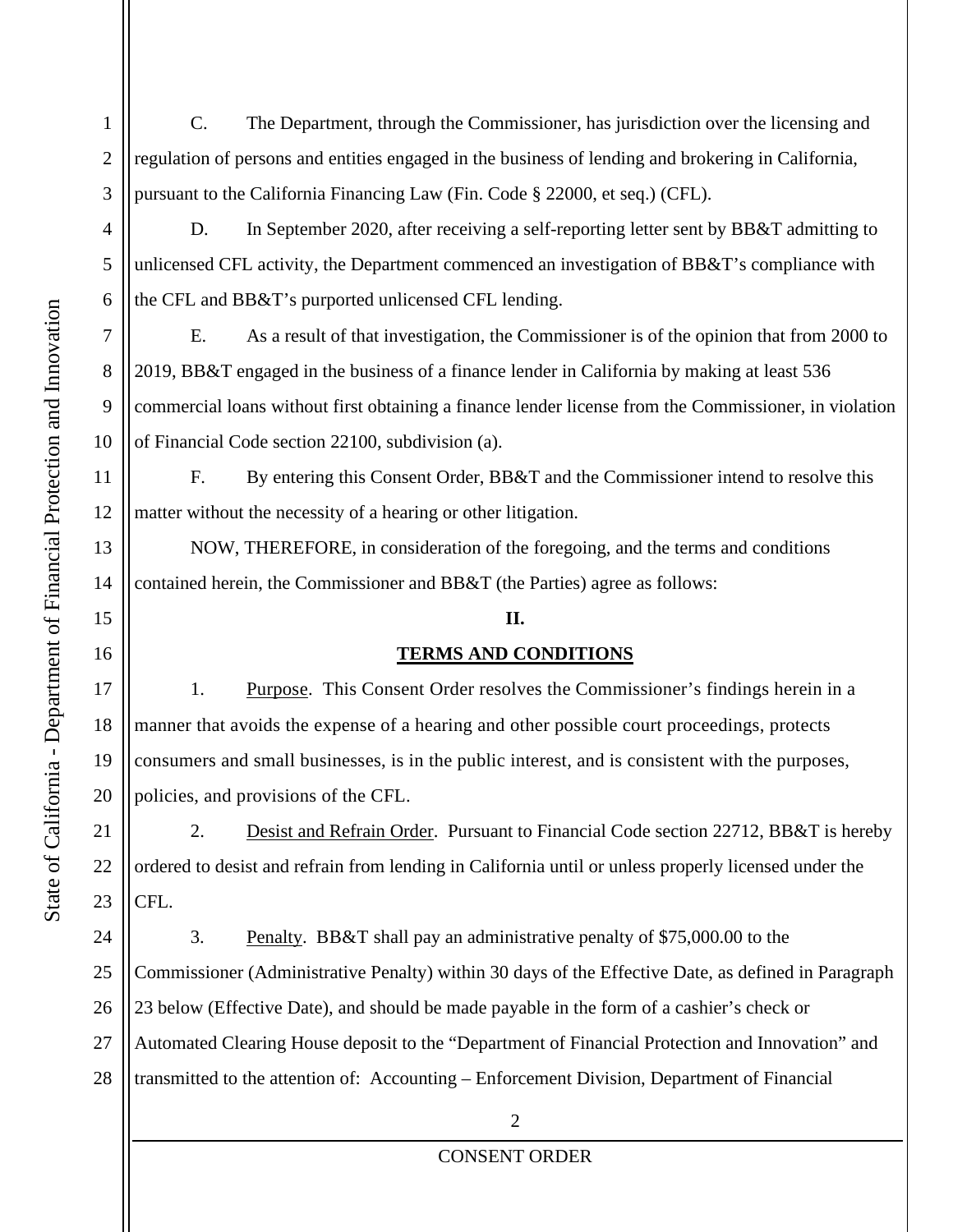1 2 3 Protection and Innovation, 2101 Arena Boulevard, Sacramento, California 95834. Notice of such payment shall be forwarded to Kelly Suk, Counsel, Department of Financial Protection and Innovation, Enforcement Division, 320 West 4th Street, Suite 750, Los Angeles, California 90013.

4 5 6 7 8 10 4. Waiver of Hearing Rights. BB&T acknowledges that the Commissioner is ready, willing, and able to proceed with the filing of an enforcement action upon his findings. BB&T hereby waives the right to any hearings, and to any reconsideration, appeal, or other right to review which may be afforded pursuant to the CFL, the California Administrative Procedure Act, the California Code of Civil Procedure, or any other provision of law. BB&T further expressly waives any requirement for the filing of an Accusation pursuant to Government Code section 11415.60, subdivision (b). By waiving such rights, BB&T effectively consents to this Consent Order, and the Desist and Refrain Order contained herein, becoming final.

5. Full and Final Settlement. The Parties hereby acknowledge and agree that this Consent Order is intended to constitute a full, final, and complete resolution of this matter, and that no further proceedings or actions will be brought by the Commissioner in connection with this matter under the CFL or any other provision of law, excepting therefrom any proceeding to enforce compliance with the terms of this Consent Order.

6. Failure to Comply with Consent Order. BB&T agrees that if it fails to comply with the terms of this Consent Order, the Commissioner may, in addition to all other available remedies it may invoke under the CFL, deny the issuing of BB&T's CFL license, or, if issued, summarily suspend BB&T's CFL license until BB&T is in compliance. BB&T waives any notice and hearing rights to contest such denial or summary suspension which may be afforded under the CFL, the California Administrative Procedure Act, the California Code of Civil Procedure, or any other provision of law in connection therewith.

24 25 26 27 7. Information Willfully Withheld or Misrepresented. This Consent Order may be revoked, and the Commissioner may pursue any and all remedies available under the law against BB&T if the Commissioner discovers that BB&T knowingly or willfully withheld or misrepresented information used for and relied upon in this Consent Order.

28

8. Future Actions by Commissioner. If BB&T fails to comply with any terms of the

3

CONSENT ORDER

9

11

12

13

14

15

16

17

18

19

20

21

22

23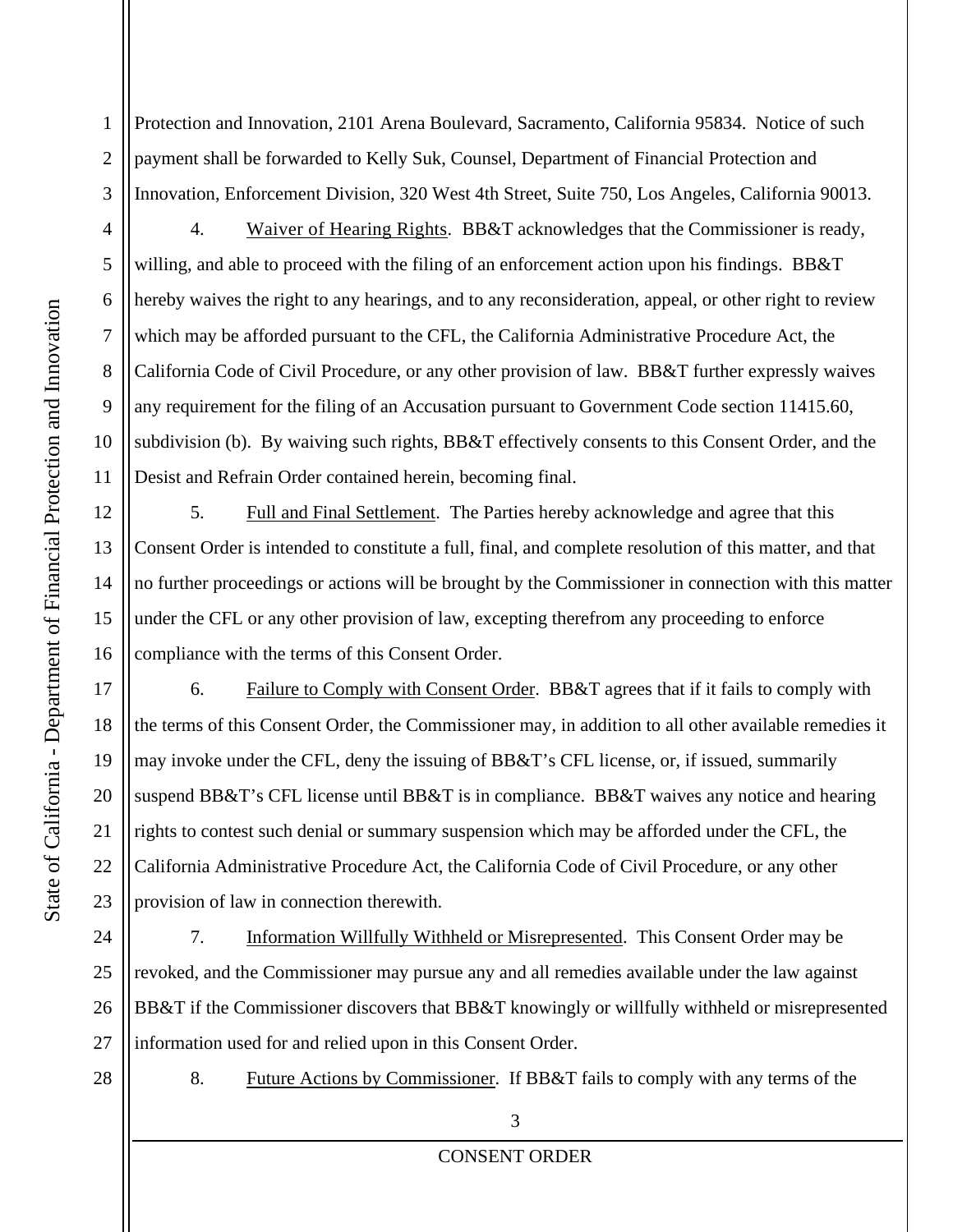1 2 3 4 Consent Order, the Commissioner may institute proceedings for any and all violations otherwise resolved under this Consent Order. The Commissioner reserves the right to bring any future actions against BB&T, or any of its partners, owners, officers, shareholders, directors, employees, or successors for any and all unknown violations of the CFL.

5

6

7

8

9

10

11

12

13

14

15

16

17

18

19

20

21

22

9. Assisting Other Agencies. Nothing in this Consent Order limits the Commissioner's ability to assist a government agency (whether city, county, state, or federal) with any administrative, civil or criminal prosecutions brought by that agency against BB&T or any other person based upon any of the activities alleged in this matter or otherwise.

10. Headings. The headings to the paragraphs of this Consent Order are inserted for convenience only and will not be deemed a part hereof or affect the construction or interpretation of the provisions hereof.

11. Binding. This Consent Order is binding on all heirs, assigns, and/or successors in interest.

12. Reliance. Each of the Parties represents, warrants, and agrees that in executing this Consent Order it has relied solely on the statements set forth herein and the advice of its own counsel. Each of the Parties further represents, warrants, and agrees that in executing this Consent Order it has placed no reliance on any statement, representation, or promise of any other party, or any other person or entity not expressly set forth herein, or upon the failure of any party or any other person or entity to make any statement, representation or disclosure of anything whatsoever. The Parties have included this clause: (1) to preclude any claim that any party was in any way fraudulently induced to execute this Consent Order; and (2) to preclude the introduction of parol evidence to vary, interpret, supplement, or contradict the terms of this Consent Order.

23 24 25 26 27 28 13. Waiver, Amendments, and Modifications. No waiver, amendment, or modification of this Consent Order will be valid or binding unless it is in writing and signed by each of the Parties. The waiver of any provision of this Consent Order will not be deemed a waiver of any other provision. No waiver by either Party of any breach of, or of compliance with, any condition or provision of this Consent Order by the other Party will be considered a waiver of any other condition or provision or of the same condition or provision at another time.

## CONSENT ORDER

4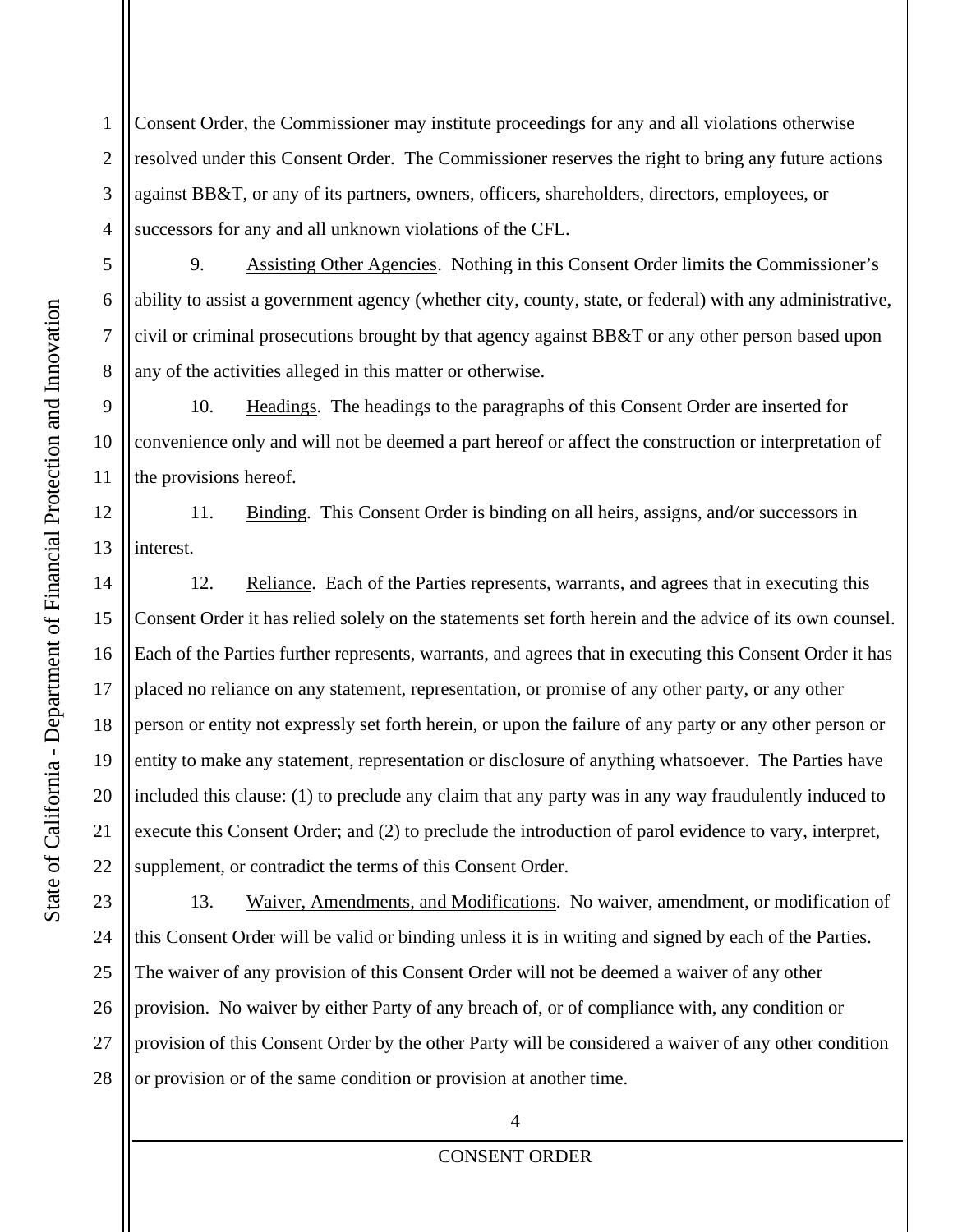1 2 3 4 5 6 14. Full Integration. This Consent Order is the final written expression and the complete and exclusive statement of all the agreements, conditions, promises, representations, and covenants between the Parties with respect to the subject matter hereof, and supersedes all prior or contemporaneous agreements, negotiations, representations, understandings, and discussions between and among the Parties, their respective representatives, and any other person or entity, with respect to the subject matter covered hereby.

15. Governing Law. This Consent Order will be governed by and construed in accordance with California law. Each of the Parties hereto consents to the jurisdiction of such court, and hereby irrevocably waives, to the fullest extent permitted by law, the defense of an inconvenient forum to the maintenance of such action or proceeding in such court.

16. Counterparts. This Consent Order may be executed in one or more separate counterparts, each of which when so executed, shall be deemed an original. Such counterparts shall together constitute a single document.

17. Effect Upon Future Proceedings. If BB&T applies for any license, permit or qualification under the Commissioner's current or future jurisdiction, or is the subject of any future action by the Commissioner to enforce this Consent Order, then the subject matter hereof shall be admitted for the purpose of such application(s) or proceeding(s).

18. Third Parties. This Consent Order does not create or give rise to any private rights or remedies against BB&T, or any of its past, present, and future predecessors, successors, parents, subsidiaries, affiliates, and related entities, and each of their respective partners, employees, agents, attorneys, officers, directors, shareholders, members, partners, joint venturers, representatives and assigns (BB&T Parties), create any liability on the part of BB&T or the BB&T Parties, or limit the defenses of BB&T or the BB&T Parties for any person or entity not a party to this Consent Order.

24 25 26 27 28 19. Voluntary Agreement. BB&T enters into this Consent Order voluntarily and without coercion and acknowledges that no promises, threats or assurances have been made by the Commissioner or any officer, or agent thereof, about this Consent Order. The Parties each represent and acknowledge that he, she or it is executing this Consent Order completely voluntarily and without any duress or undue influence of any kind from any source.

7

8

9

10

11

12

13

14

15

16

17

18

19

20

21

22

23

5 CONSENT ORDER